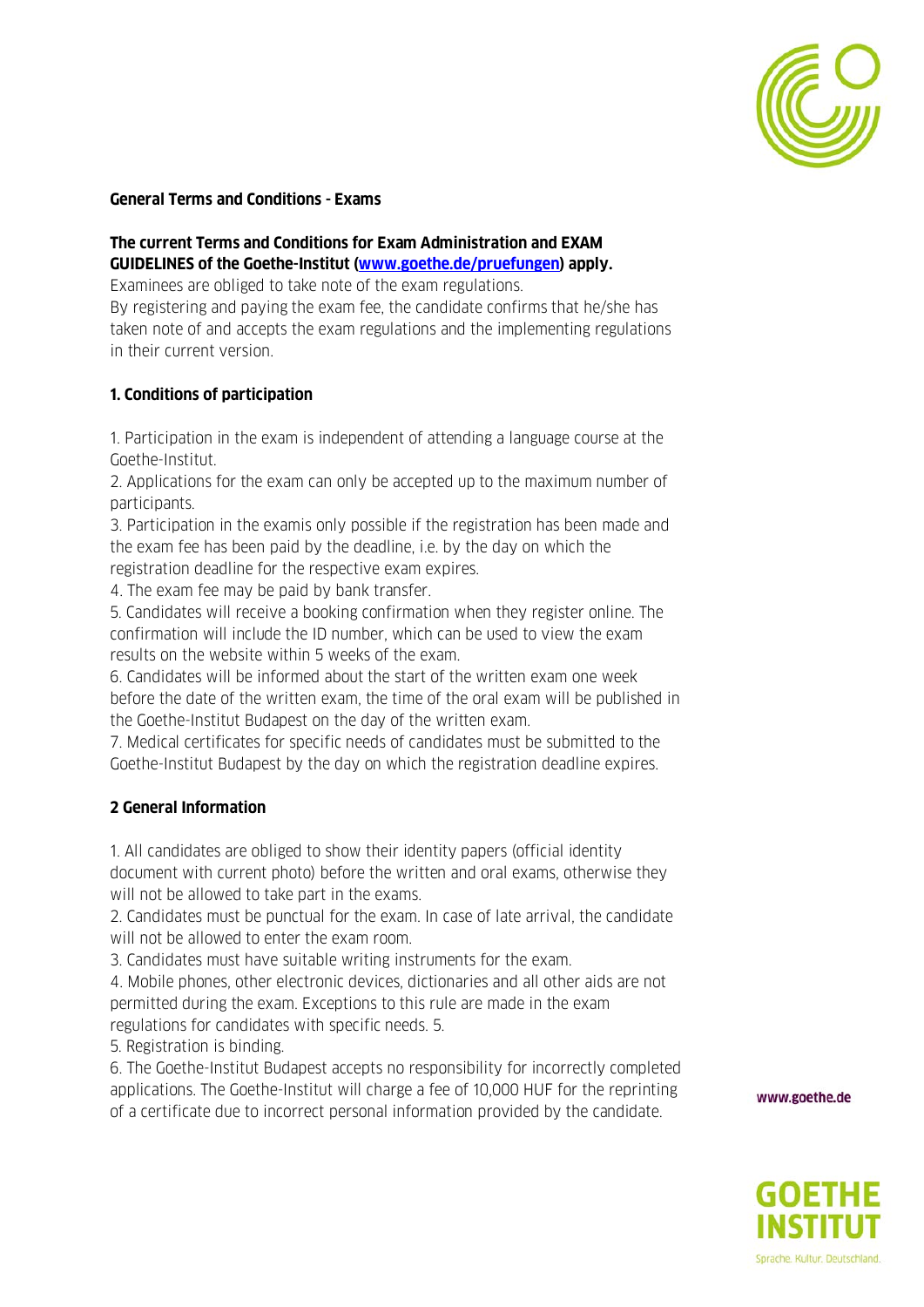

#### **3. Withdrawal from the exam**

1. The possibility of withdrawing from the exam exists only until the expiry of the registration deadline. In this case, a fee of 5,000 HUF will be charged. In case of withdrawal after the registration deadline, the exam fee will not be refunded. 2. Withdrawal after the registration deadline is only possible for reasons of illness and must be supported by a medical certificate. Written notification is required by the morning of the exam day at the latest. The exam fee will be credited to the next exam date upon presentation of a medical certificate. The exam will then be considered postponed and may be cancelled, but the exam fee cannot be refunded. 3. The exam fee paid by a candidate who has registered for an exam but has not taken it will be forfeited if the candidate does not make use of the option to withdraw. You can only register for another exam if you have paid the exam fee again. In any case, the refund will be transferred to the bank account of the person who paid the fee.

4. If the Goethe-Institut cancels an exam date due to insufficient number of participants, the full exam fee will be refunded.

5. Withdrawal from the exam is not possible after it has started.

6. If the candidate does not take part in the written and/or oral exam or does not appear at the fixed exam time, the exam will be cancelled. In this case, the exam fees will not be refunded.

7. If an exam is not started or is discontinued after it has started and reasons of illness are claimed for this, a written notification must be received within 24 hours - as well as a medical certificate must be presented. The exam fee will be credited to the next exam date upon presentation of a medical certificate. The exam will then be considered postponed and may be cancelled, but the exam fee will not be refunded.

8. Exam candidates with specific needs have the possibility to take the exam under certain conditions upon written request. Contact: **bso@goethe.de** 

#### **4. Postponement of the exam**

If examinees are unable to take an exam, they may make a one-time request to reschedule the exam: Upon request and for a rescheduling fee, examinees may reschedule the exam no later than the exam period following the fifth calendar day before the exam. The request should be sent to pruefungenbudapest@goethe.de. Once an exam has been postponed, it cannot be postponed again and the exam fee already paid cannot be refunded. In this case, a fee of HUF 5,000 will be charged.

#### **5. Notification of exam results / delivery of certificates and diplomas**

1. The exam result can be viewed by the candidate by means of the candidate number on the website.

2. Candidates are notified by e-mail of the exam result. Examinees will be notified by e-mail of the date on which they can collect their certificate. The certificate will www.goethe.de